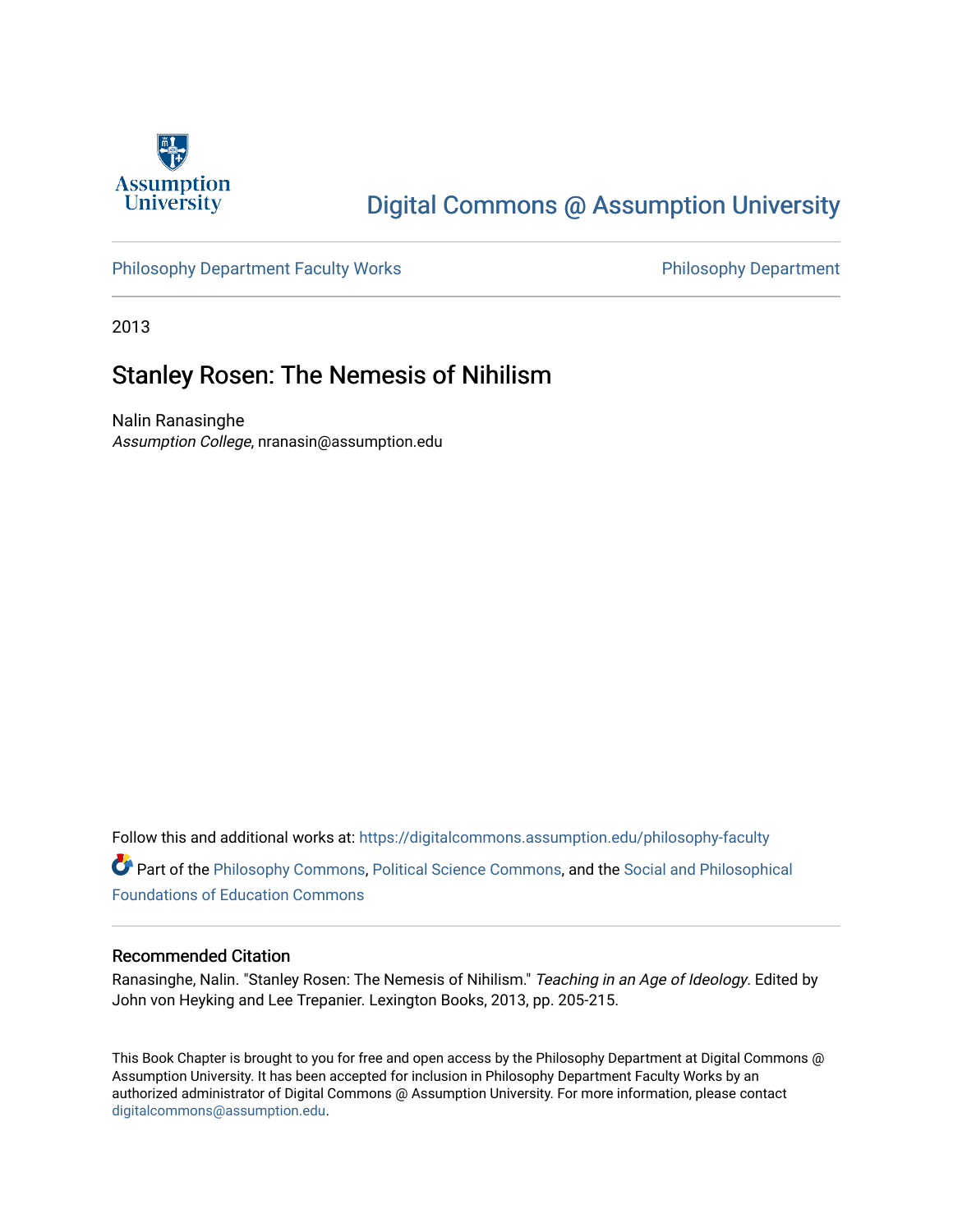### **Chapter 10**

## **Stanley Rosen: The Nemesis of Nihilism**  Nalin Ranasinghe, Assumption College

Although his writing style has changed more than once, Rosen has always sought to defend the lifeline between cosmos and logos; he has always insisted that the bond between philosophy and ordinary language is sacred and indissoluble. From this vantage his amazing ability to yoke together and drive the unruly black horse of ordinary language and the ideal steed of metaphysics seems godlike. Accordingly, bearing in mind his teacher's famous assertion that the depth of things resides precisely in their surfaces, it is appropriate that my tribute by should begin by describing Stanley Rosen in the place where his unsurpassed mastery of both philosophy and ordinary language are most evident: the classroom.

I first took a class with Stanley Rosen almost twenty years ago, at Penn State, in the fall of 1985. What transpired in Rosen's seminar that afternoon was something that I have never experienced, either before or since, with any other teacher. My other instructors that semester were Joseph Kocklemans and the late David Lachterman, professors of rare erudition perfectly capable of making difficult texts clear and accessible. However, only Rosen, could seamlessly integrate philosophy into ordinary experience while enormously enriching his students' awareness of both. He was an amazing combination of Platonist, stand-up : comedian, Dutch uncle and social commentator. Like Socrates, he could bring philosophy down from the heavens and do the most difficult topics justice in the language of the agora—or gridiron. His students saw that Rosen came before them neither to praise ordinary language-at the expense of philosophy, nor to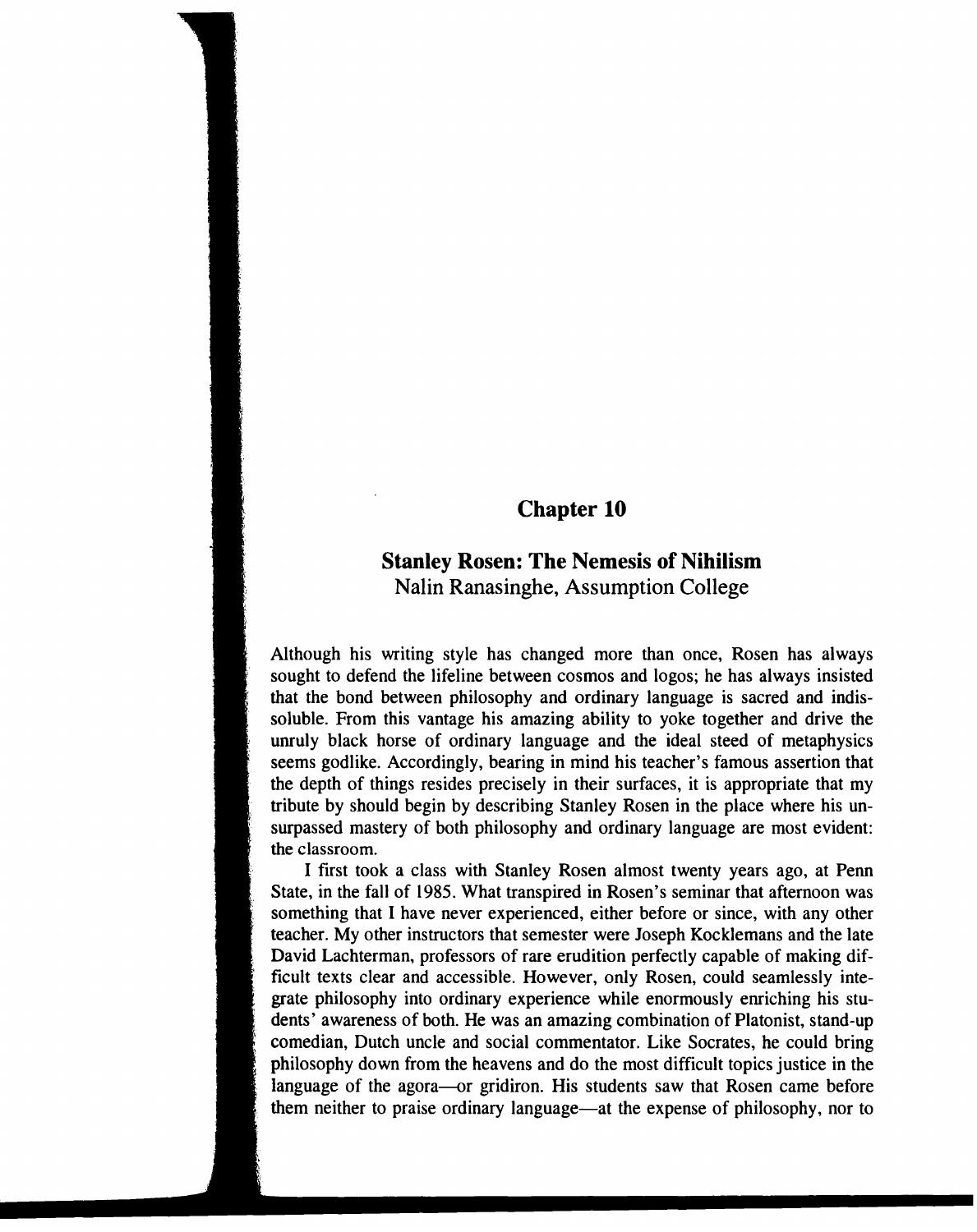bury it—in abstract jargon. Rosen made me aware of how flat and stale it was to make a living by opposing philosophy to everyday life; Platonism, as he embodied it, was distinguished by a robust sense of reality. A philosopher who cannot use the direct evidence of the everyday exercise of reason to justify the good life is worse than useless; he is dangerous.

This is why Rosen, America's most distinguished Platonist, has made it his mission to ceaselessly warn against the nihilistic foundations of what his teacher memorably called "the joyless quest for joy." By thoughtlessly denouncing the so-called elitist experience of excellence, our egalitarian ethos is powerless to defend the very virtues that must sustain a democracy. For one thing, any talk of high and low, noble and base or good and evil is expressed purely in terms of selfishness, sentimentality or superstition. Alternately, and even more dangerously, any "value language" that cannot be quantified is deemed either meaningless or, horror of horrors, judgmental. Consequently we find ourselves "thrown" in a world in which ordinary speech is hopelessly incompatible with the technical jargon and quantitative measurements that rule and constitute the increasingly artificial and illusory everyday reality we dwell in. Yet Rosen does not zestfully denounce Modernity in the stern constipated tones of Cato the Elder; self-consciously anachronistic speech only serves to widen the gap between eternal verities and present-day exigencies. He is of the view that human beings can only maintain the essential connection between reason and the good by living the good life in the present. Ancient self-knowledge and Modern liberality cannot be understood as virtues that mutually exclude each other.

Rosen's metaphysics of the ordinary becomes startling relevant when we realize that the hundreds of billions spent on weapons that could blow our planet up many times over are as inconceivable in terms of human experience as the immeasurably tiny particles of matter and energy used by computer technology to hold our world together. Reality today is such that even the President of the United States cannot hope to master all the data at his disposal and gain an accurate world-view without a large number of advisors and advisors of advisors, all operating from their own limited and limiting perspectives. Furthermore, by a perverse reversal of Heisenberg's Uncertainty Principle at the macro level, it seems inevitable that the very efforts made to measure and report this chaotic mass of raw matter itself result in distorted pictures of the whole that only further disorient the various entities constituting it. Consequently order, no matter how arbitrary or violent, is affirmed for its own sake. Renouncing higher notions of justice and personal integrity, both the technocratic West and the fundamentalist East shamelessly kneel before the altar of necessity. Human society becomes generic and machine-friendly, and the loudly proclaimed advances in cloning only promise to superficially embody what educational institutions have been doing to the minds of impressionable students for many decades. Under these conditions, when nobility and even uncorrupted speech seem to be all but impossible, a man who can practice ordinary language to remind us of virtue and excellence can only be compared to Tiresias in the Underworld: "alone retaining his wits while the others flitted around like shadows." Yet such is the dis-ease of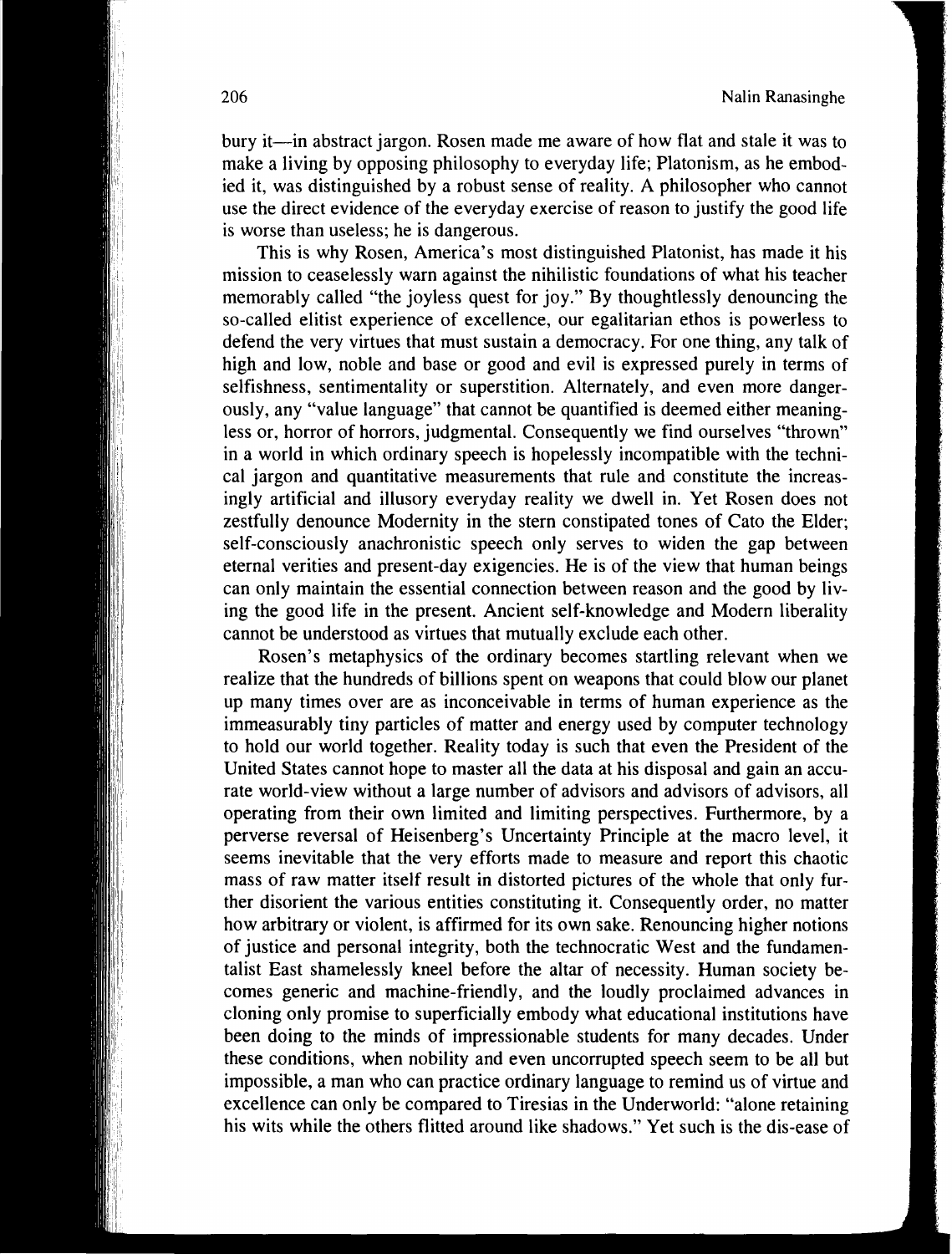this state that even many students fear those rare teachers who can deliver them from Hades.

For fifty years, Stanley Rosen has unceremoniously dragged thousands of students out of the ghetto of jargon and compelled them to speak and think in ordinary language. This is why many righteously tolerant academics have been appalled by his use of "judgmental" language and unprofessional examples to gratuitously indicate the nihilistic foundations of their schizophrenic existence. Now, as then, many highly intelligent students of philosophy prove to be utterly incapable of living their lives in accordance with the principles they pay lip service to in academese. Nihilism, an unbalanced disposition towards reality, which often results from a death-obsessed "care" or ego-maniacal authenticity, is preferred over the "logocentric" procedures of judgment and rank ordering that provide meaning and virtue in a world conspicuously deficient in both qualities. Unfortunately, the question of whether "being judgmental" is worse than being a hypocrite is one that few care to address in our simultaneously over-tolerant and over-righteous times.

Many students (and professors) still view philosophy as a disease (or way of being articulately neurotic) that they just happen to be good at. Of course, this sophisticated *diaresis* finds has no way of distinguishing between Wittgenstein and Woody Allen-and perhaps it shouldn't. In other words, philosophy becomes just a means of paying one's bills; the unquestioned end is normalcy-understood in the most banal and mimetic terms. Any setback will cause philosophers of this variety to not unhappily pursue some other, often more lucrative, career path that would better advance either "family values" or Epicurean lifestyles. Furthermore, following the example of Wittgenstein and the Logical Positivists it has become acceptable, and indeed downright philanthropic, for philosophers to set about the liquidation of philosophy itself-with a view to delivering normal people from its annoying questions and perplexities. Unfortunately, this Socratic "speed-bump" is the last obstacle to the flattening out of everyday reality and its rapid bifurcation into the mutually inclusive extremes of McWorld and Jihad.

By inconsiderately philosophizing in everyday language Rosen makes it far harder for his audience to maintain a "double-truth" relationship between philosophy and everyday existence. He has never treated philosophy as a language game that is played strictly within the pages of scholarly journals and becomes irrelevant or dangerous the moment we re-enter the real world of Xanthippe and Crito. The Good must have precedence over Being, even in our thoroughly historicized surroundings. Indeed, one could argue that Rosen has always followed Zarathustra's imperative to "be faithful to the earth" and never been seduced by ontic or even ontological exigency. Whilst those least worthy of philosophy only pursue it instrumentally, better but more timorous scholars have sought to make the world safe for philosophy and only succeeded in debasing both philosophy and the world. Vigorously eschewing both of these false oppositions, Rosen believes that true philosophers can and must justify existence through their "robust sense of reality." It follows that "rank-ordering" is an essential aspect of the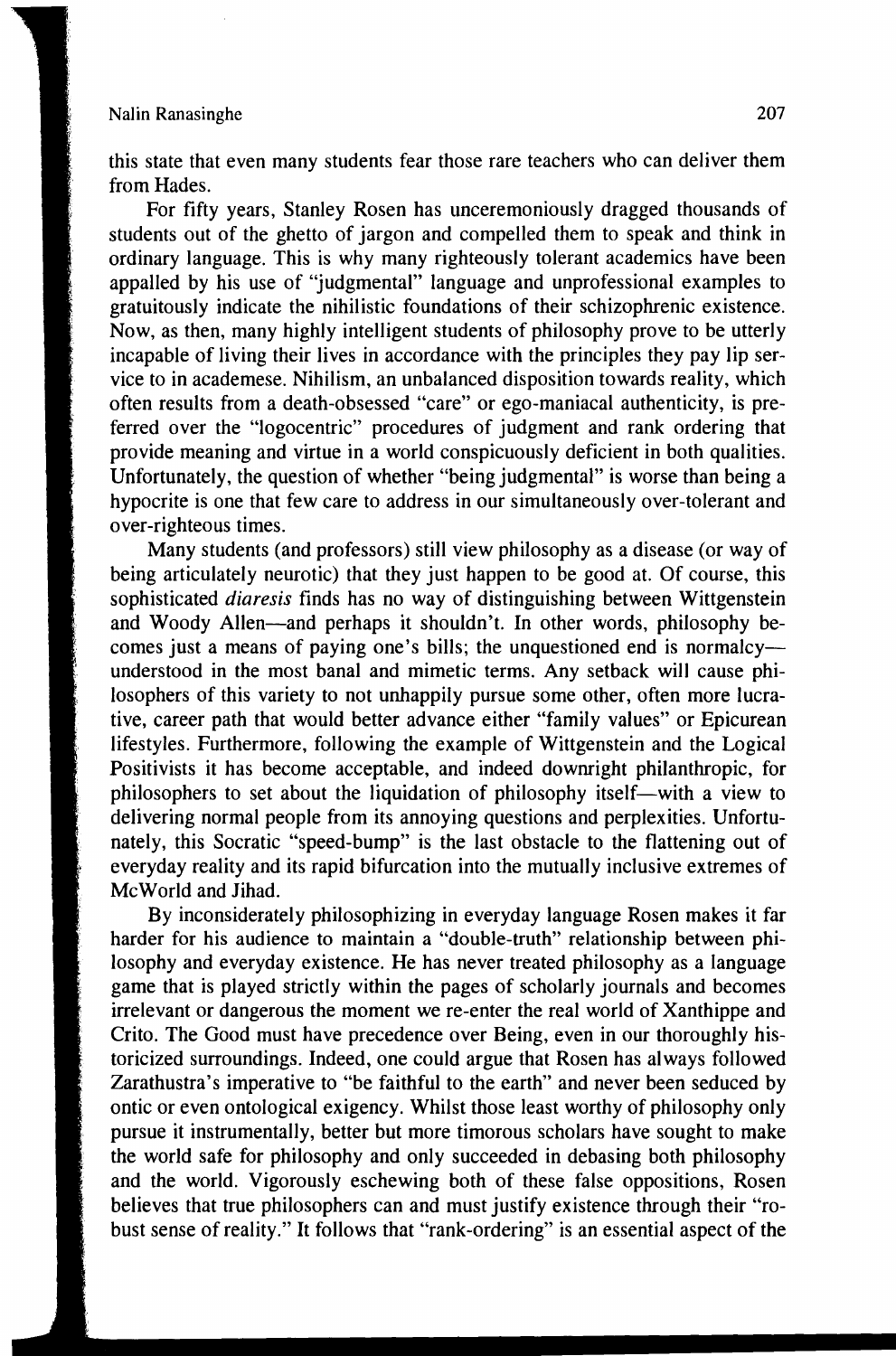distinctive manner in which a philosopher views the world and judges that it is still possible to practice virtue. Even though seeing things as they are is certainly not easy, and the task frequently seems to be as impossible as it was for Socrates or Rousseau to penetrate the encrusted outer shell of Glaucus, Rosen points us towards an abiding structure that, in his own words "isn't the eternal order but yet is the natural foundation for willing the eternal order to be."<sup>1</sup> It is noteworthy that despite the cryptic language, this formulation is far more positive than its equivalent in Strauss's thought: eternally recurrent problems that let philosophers stand beyond good and evil to rescue us from the chaotic mire of historicism. By his emphasis on this structure that allows noble deeds and thoughtful words to remain timelessly meaningful, Rosen defends the reality of both ordinary language and human virtue.

Furthermore, despite his passionate interest in moral and political questions, Rosen has consistently been critical of irrationalism and skepticism; both poses conveniently conclude that "everything but judgmental language is permitted" once we are either desperate or "cool" enough to assume the absurdity of existence or the final inaccessibility of ultimate reality. As a result, the world is delivered up to extremists on both ends of the political spectrum. Contrariwise, throughout his extraordinarily successful and productive career Rosen has demonstrated that ordinary language *is* sufficient to guide human life when it is governed by rational judgment-rather than mindless imitation. Conversely, ideas and facts cannot be separated from each other without consequences even more dangerous than those following the splitting of the atom. Neither does Rosen's model of human existence place man somewhere between an illusory physical world and a wholly transcendent heaven; he prefers to derive the ideas used to measure qualitative excellence from human cognitive activity itself— thus deriving depth from surface. In this important regard he once again separates himself from those who pride themselves on their ability to create values *ex-nihilo*  by imposing order on the chaotic *hyle* of reality. Rosen's scathing criticisms of historicism and pseudo-aristocratic nihilism are founded in his recognition that it is possible for human beings to take their stand in the real world and resist both fundamentalism and sophistry.

Stanley Rosen, a self-described New Deal Democrat, has remained constant in his political views while instructing three generations of students. Temperamentally unsuited to occupy the Vicarage of Bray, he has never failed to warn against the worst tendencies of the ideology most in vogue among his students even at the risk of being associated with political views that he is least sympathetic towards. His characteristic defense of prudence in eloquent but seemingly immoderate language has very little resemblance to our contemporary tendency to use insidious methods to promote extremism. Far from being the kind of man who would prescribe Nazism to ward against the corruption of Weimar, his criticisms of nihilism and Post-Modernism have always been undertaken in the name of moderate enlightenment. It is far nobler to be a Platonist accused of sounding like a Nietzschean than to be a Nietzschean impersonating a Platonist.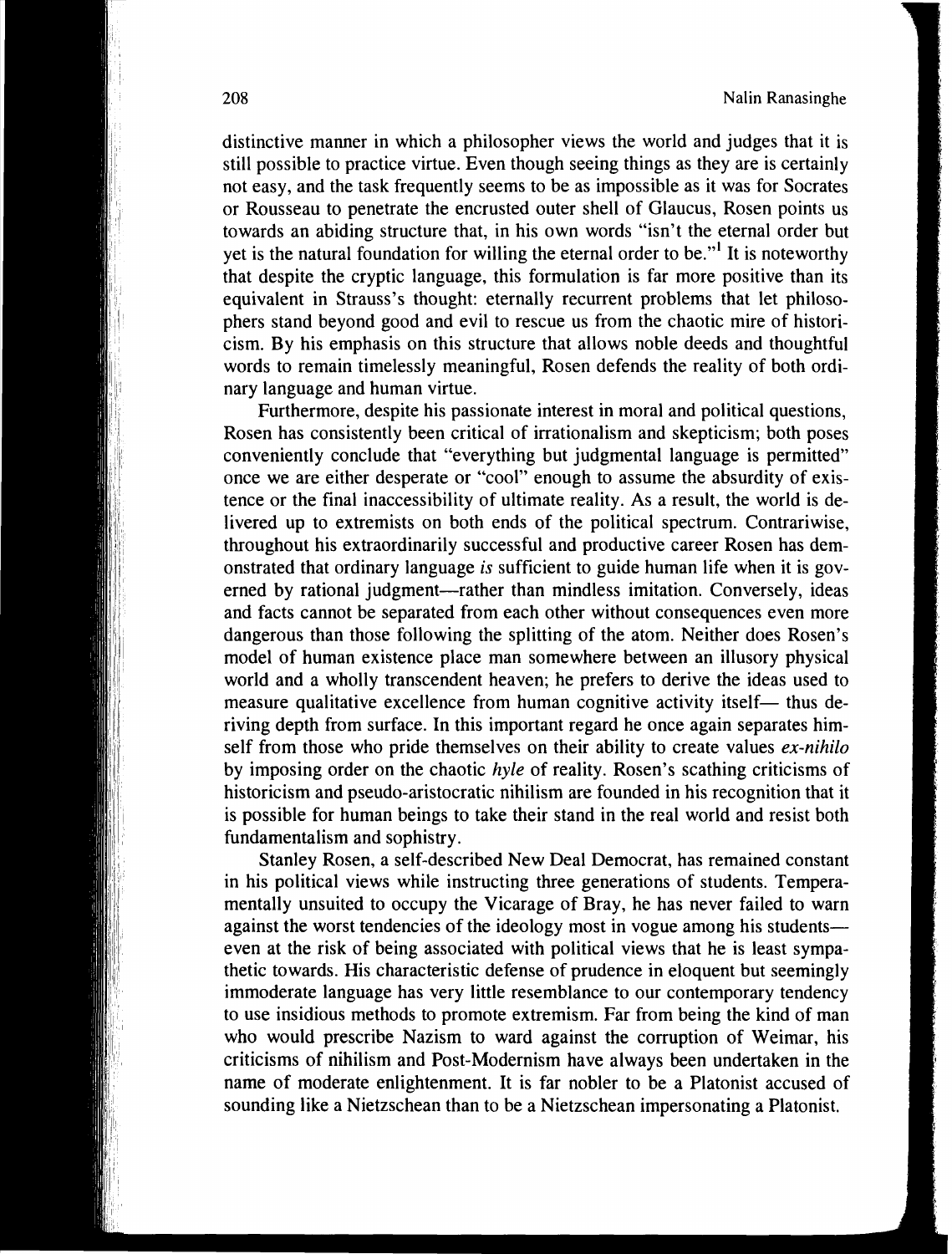Rosen's well-known unwillingness to suffer fools gladly derives precisely from his awareness that many fools are yet capable of excellence; he does not allow a false sense of charity to alienate him (or them) from the exper:ence of quality in the world. His high expectations of others have always been accompanied by genuine authenticity in personal relations with individuals. Having been educated in the company of many truly brilliant eccentrics at the University of Chicago in its glory days, and being himself the possessor of an artistic temperament, Rosen has always understood the thin line that separates genius from madness. He has never mistaken an artful plodder with a high IQ for a genuine philosopher. In a situation where students typically expect professors to be either their equal or an unapproachable superior, Rosen has refused to play either role for the sake of gaining drinking-buddies or disciples. Differently put, he has never been known to be afraid of being himself or of speaking his mind. Consequent to this refusal to conform to stereotype, humorless students (and colleagues) at both extremes have decided that he is either unprofessional or an elitist. Their pathetic inability to appreciate Rosen's unsurpassed sense of humor has always served as a kind of *pons asinorum* separating the children who approach him from the goats, sheep, camels and lions making up the intellectual order of rank. By refusing to take himself too seriously, and by never seeking to make disciples, Stanley Rosen always pointed beyond himself. The exaggerations and self-caricatures that made members of the afore-mentioned menagerie regard him as an egomaniac were in fact the productions of an artist always keenly aware of the enigmatic relationship between image and original. It followed sadly but necessarily that those incapable of understanding this basic Platonic distinction proved that they were unworthy of studying with our greatest living Platonist. Some of the most egregious misinterpretations of Plato have been committed by persons firmly convinced that a philosopher will never write or speak humorously.

Of course, any talk concerning Stanley Rosen and student teacher relationships is necessary incomplete without a discussion of his attitude towards his own teacher, Leo Strauss. Since much of Rosen's own work could be regarded as an ongoing response to certain fundamental themes in Strauss's work, and because Rosen himself has had much to say about his former teacher, we could gain valuable insights into the thought of both thinkers by directly addressing this topic. Accordingly, this will be the theme of the second half of this introduction. Just as Strauss's amazing success as a teacher is attested to by the large number of disciples garnered by this unprepossessing man, the strange fact that the charismatic and ebullient Stanley Rosen has actively refused to make disciples says a great deal about his deepest philosophical beliefs.

Rosen first met Strauss in 1949 shortly after the latter had moved to the University of Chicago after over a decade at the New School for Social Research in New York City. Rosen at the time regarded himself as a poet. He was also busily engaged in completing the requirements for a Bachelor's degree from Chicago in one year a feat that was also performed by his distinguished contemporary Seth Benardete. Rosen's hilarious account of his encounter with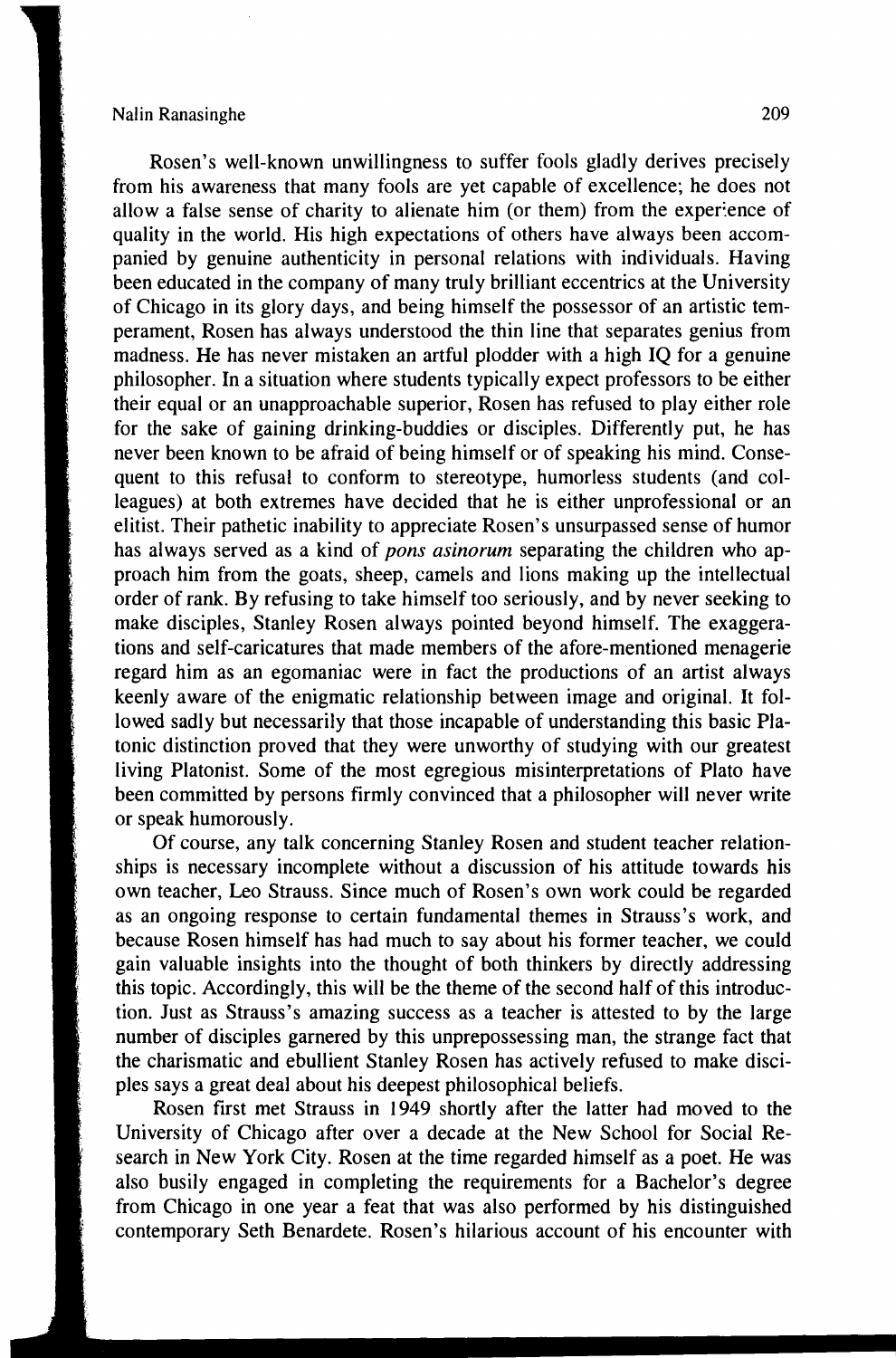Strauss awaits publication, but it suffices to state that on the occasion of their first meeting, after having introduced himself as a poet, he responded to Strauss's inquiry whether he knew what Plato said about poets by saying that he didn't care because as a poet he knew more about his art than Plato possibly could. This was the unpromising beginning of a very long and animated conversation that ended with an invitation to study with Strauss.

It is highly significant that Rosen was one of a very small number from the Philosophy Department at Chicago to attend Strauss's lectures; Richard Rorty was another. Most of the participants were either from Strauss's own department of political science or the Committee on Social Thought. Among these were intellectual luminaries such as Seth Benardete, Victor Gourevitch, Muhsin Mahdi, and Allan Bloom. Rosen was also the only one of Strauss's students to come to him from poetry. This fact is of course not unrelated to Rosen's interest in language and its, often tenuous, relationship to everyday reality. By his own account, he was also initially virtually uninterested in politics, $<sup>2</sup>$  an attribute that,</sup> needless to say, also separated him from the vast majority of those who attached themselves to Strauss. Put differently, one could say that he preferred to study causes rather than effects; it has been noted on many occasions that Rosen's interests in metaphysics and epistemology also make him almost unique among Strauss's students. Because of his departmental affiliation, every official course offered by Strauss had to do with political science; however there were several private groups reading philosophical and theological works that he presided over as well.

By his own admission, Rosen attended virtually every meeting of Strauss's seminars over the five years he spent as a graduate student at the University of Chicago. It was soon readily apparent to him that Strauss "transcended the faculty members of the philosophy department in virtually every significant way." Accordingly, after taking his master's degree, Rosen transferred to the Committee on Social Thought where he was able to write a dissertation on Spinoza under the supervision of Leo Strauss. Shortly after completing his degree, marrying, and spending a year in Greece, Rosen secured employment at the Pennsylvania State University and left Chicago. This did not however end his association with Strauss. They corresponded often by letter and in 1958 Strauss visited Rosen and his wife at State College, Pennsylvania. Strauss, who had often defended Rosen against criticisms concerning his student's colorful temperament by giving assurances that he was "getting better," was very pleased at his student's success. He is said to have boasted to colleagues in Chicago that Rosen had "made it" and was now the proud owner of a house and automobile. Rosen continued to visit Strauss on many occasions, the last such visit taking place shortly before the latter's death in 1973. On that occasion, upon hearing that Rosen was preparing a book on Hegel, the ailing teacher pointed him towards what turned out to be a vitally important passage in the *Greater Logic.* This incident confirmed Rosen's adamantly held conviction that Strauss's true genius was to be found neither in his pronouncements as a statesman or prophet, nor in his metaphysical or poetic powers, but in his remarkable ability to read a text.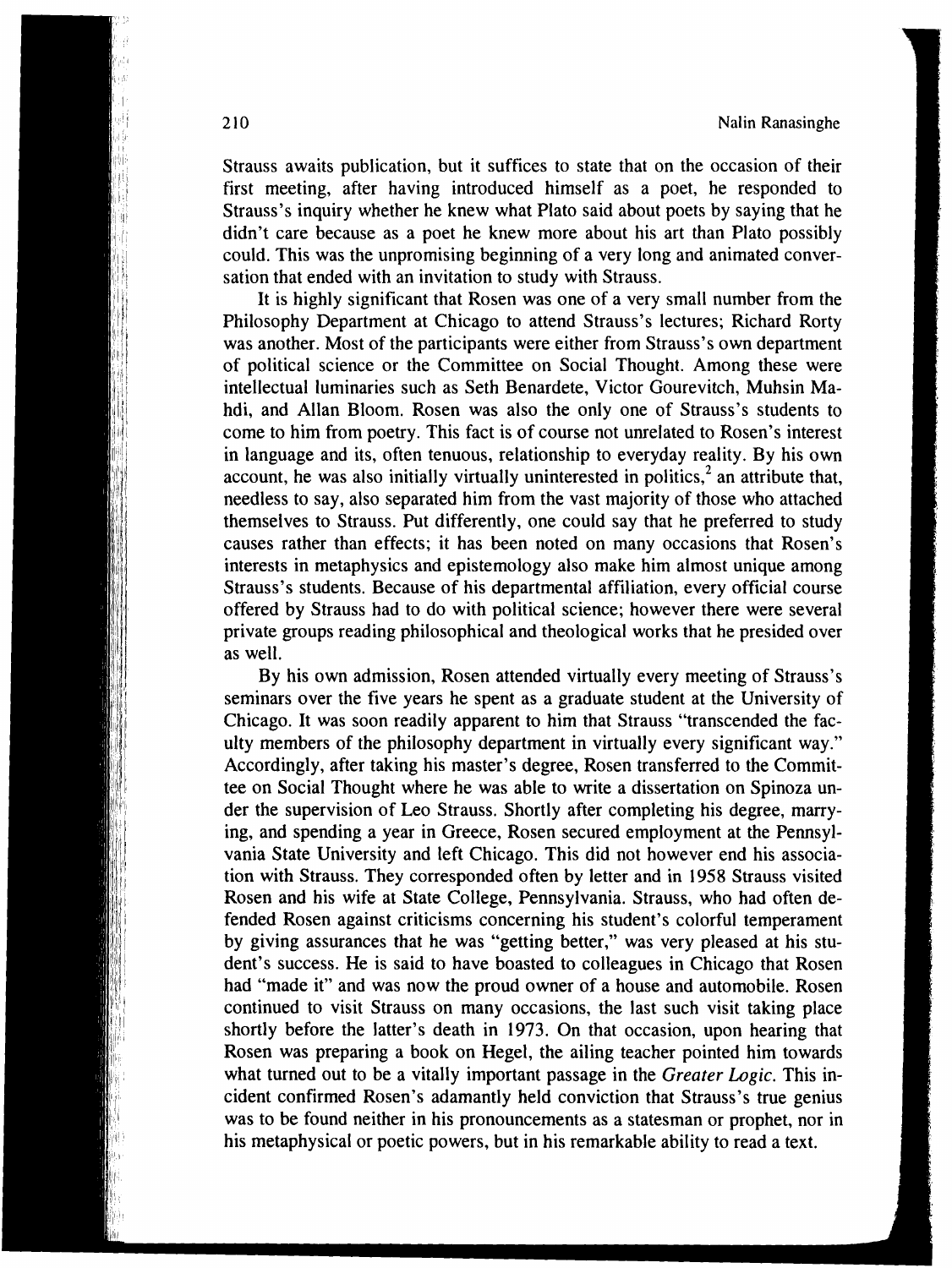Rosen has stated elsewhere that Strauss rescued him as a teenager from a "transcendentally grounded nihilism." While he came to share a number of his teacher's central views and retained many of them throughout his life, Rosen says was never at any time a "Straussian."<sup>3</sup> Strauss never required him to become a Straussian "as a price for the extraordinary benefits he bestowed on his students."<sup>4</sup> Despite fully acknowledging how much he benefited from Strauss's immense learning and "sober madness" Rosen believed that there were certain important differences, largely concerning the issue of esotericism, which caused him to separate himself from the Straussian mainstream. As readers of his numerous books and articles are well aware, Rosen is in considerable sympathy with the courage and generosity animating the "Moderns" in their revolution against tradition and nature. Yet Strauss, who according to Rosen regarded courage as the lowest of virtues,<sup>5</sup> was often critical of what he perceived as Rosen's excessive boldness. It is worth repeating the expression *'epater le bourgeois'* (shocking the bourgeoisie) that summed up Strauss's disapproving opinion of his student's more exoteric writing style.<sup>6</sup> As Rosen's student, I am temperamentally incapable of not drawing attention to the obvious inference that this criticism had more to do with style than substance.

Even though Rosen's celebrated book *Nihilism* was written to work out the general features of Strauss's analysis of the nihilistic roots of modem philosophy, its "spiritual father," while commending the work highly, also commented that he himself lacked the courage to write such a book.<sup>7</sup> This goes to the heart of the fundamental difference between Strauss, a refugee from Nazi Germany, and Rosen, a native of Cleveland Ohio. Strauss had served in the German Army in occupied Belgium during the unprecedented carnage of the Great War; he had also lost all of the members of his family who remained in Germany to the Holocaust. It is easy to see why the author of such works as *Persecution and the Art of Writing,* a man who rediscovered the long forgotten art of esotericism by reading heretical political theologians, preferred not to express his truest opinions freely on most matters of importance. The question as to whether this had to do more with temperament, personal safety (lack of courage) or fear of corrupting his readers *(epater le bourgeois)* cannot be answered conclusively or in mutually exclusive terms. It is also not unrelated to their different views on whether it is more desirable and or practical to gain fame or disciples. There are reasons for and against the belief that Strauss, the prudent Ancient, obeyed the Greek warning against seeking fame in one's own lifespan. It is likewise unclear whether Rosen, the courageous and generous Modem, embraced Machiavelli's advice to trust in his own arms-even if they held *Fortuna* within them.

While Rosen has always defended the phenomenon of esoteric writing, it is his contention that our plight today is such that 'shocking the bourgeoisie' is far less dangerous than allowing them to persist in complacently nihilistic modes and orders already producing a cultural and economic meltdown. Put bluntly, esoteric writing is useless in a decadent time where success is measured by power, rather than wisdom, and even the best students are barely literate, certainly not pious, and often incapable of ever being more than good students.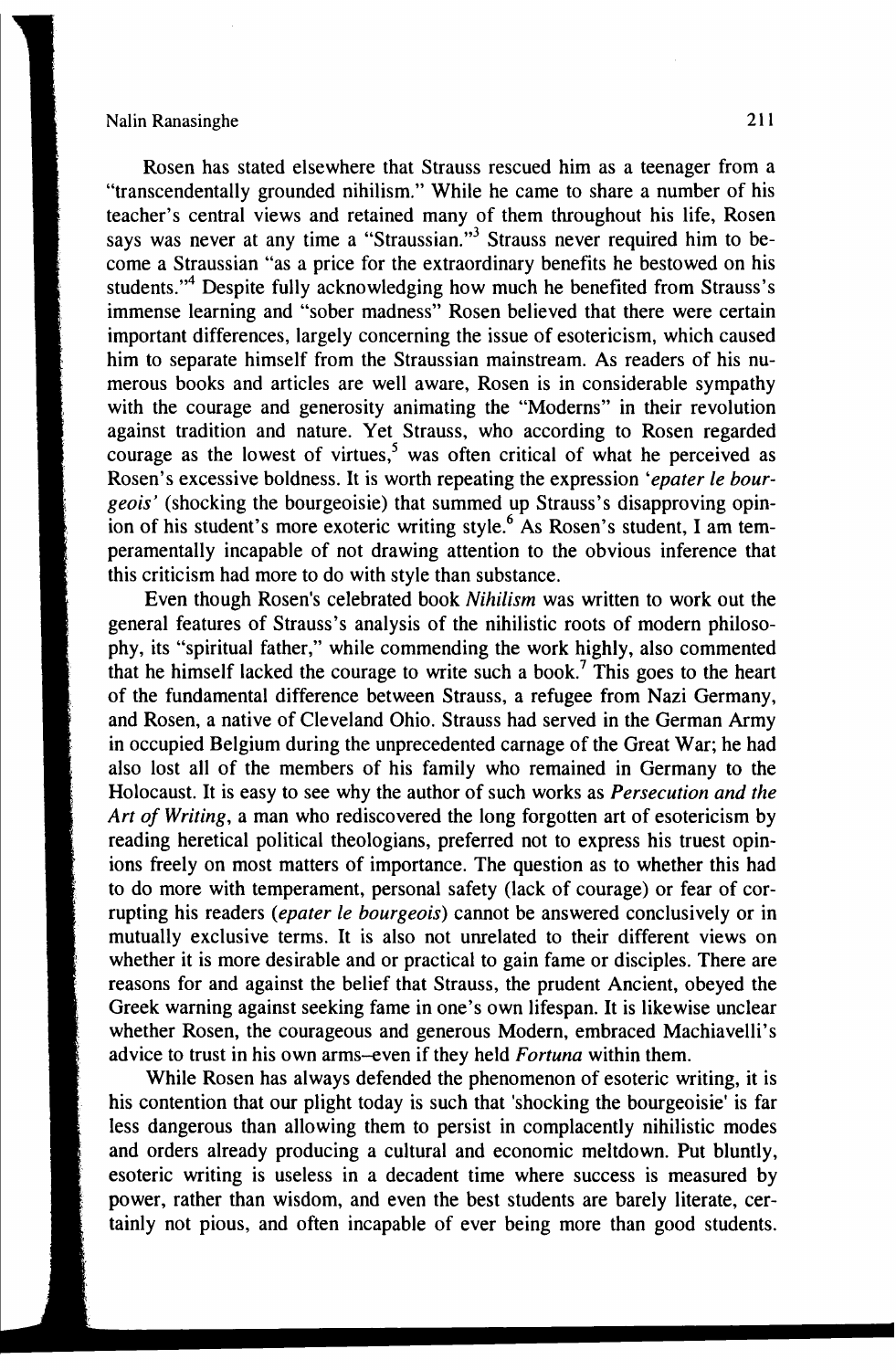Consequently, the true meaning of Strauss's teachings failed to reach the best minds and most able politicians of the present day. Importing esotericism to America is ultimately almost as quixotic as transplanting democracy in Iraq; in both cases one can best deflect the accusation of esoteric knavery by drawing attention to exoteric folly.

An emphasis on rigorous interpretive procedures aiming at the utmost clarity, ultimately expressed in ordinary language, rather than reliance upon oracular pronouncements and/or dogmatic assumptions concerning perfectly constructed texts that could only be decoded by infallible interpreters, starkly distinguishes Rosen's approach from methods common to both Heideggereans and Straussians. These procedures only separate student from interpreter while promoting the latter to an intellectual pantheon that confirms their qualitative kinship with the Ancients: "Where I go, you cannot follow." Additionally, dogmatic doctrines concerning perfect texts tend to create subterranean virtual realities presided over by sophistical shadow-shapers. The idea that there is only one perfect unchanging esoteric doctrine beyond good and evil denies the reality of the productive disagreements between equally great thinkers that have contributed so much to Western Civilization. It also deprives writers from past times of what while they would most desire in ours: intelligent readers capable of ascending from the signifier and sign-painter to the signified. The idea that Shakespeare could only have learned about the soul by reading Xenophon and Thucydides by candlelight denies the possibility that an intelligent man could gain much wisdom by observing human affairs. It is far more plausible that Shakespeare and other great minds gained access to that "natural foundation for willing the eternal order to be" that Rosen alludes to.

It is quite obvious that many great writers write in such a way that the deeper implications of their works would only be apparent to more astute readers. However, the view that great works are flawless masterpieces of logographic necessity takes away the only quality that makes interpersonal communication of goodness truth and beauty between very different times and places possible: shared finite humanity. Consequently, a certain kind of historicism, based upon dark oracles concerning the withdrawal of Being or caves below caves, necessitates revelatory exegesis by a superhuman mediator when unnecessarily befuddled students cry out "Only a god can enlighten us!" Conversely, by refusing to resort to obscurantism, and providing constant verbal and nonverbal reminders of his robust humanity, Stanley Rosen has never 'hermenutered' his students and left them incapable of reading for themselves. He recalls Strauss smiling broadly and quoting Nietszche's assertion that the best thing a student can do for his teacher is to kill him. Teacher-student relationships modeled after the doctrine of original sin, which opens up an infinite moral and qualitative abyss between creator and creation, are not appropriate in rationalas opposed to revelatory--contexts. In other words, teachers who produce disciplined disciples often cast a long shadow that makes emulation of the master's virtue by the disciples, or even recognition of it by later generations, all but im-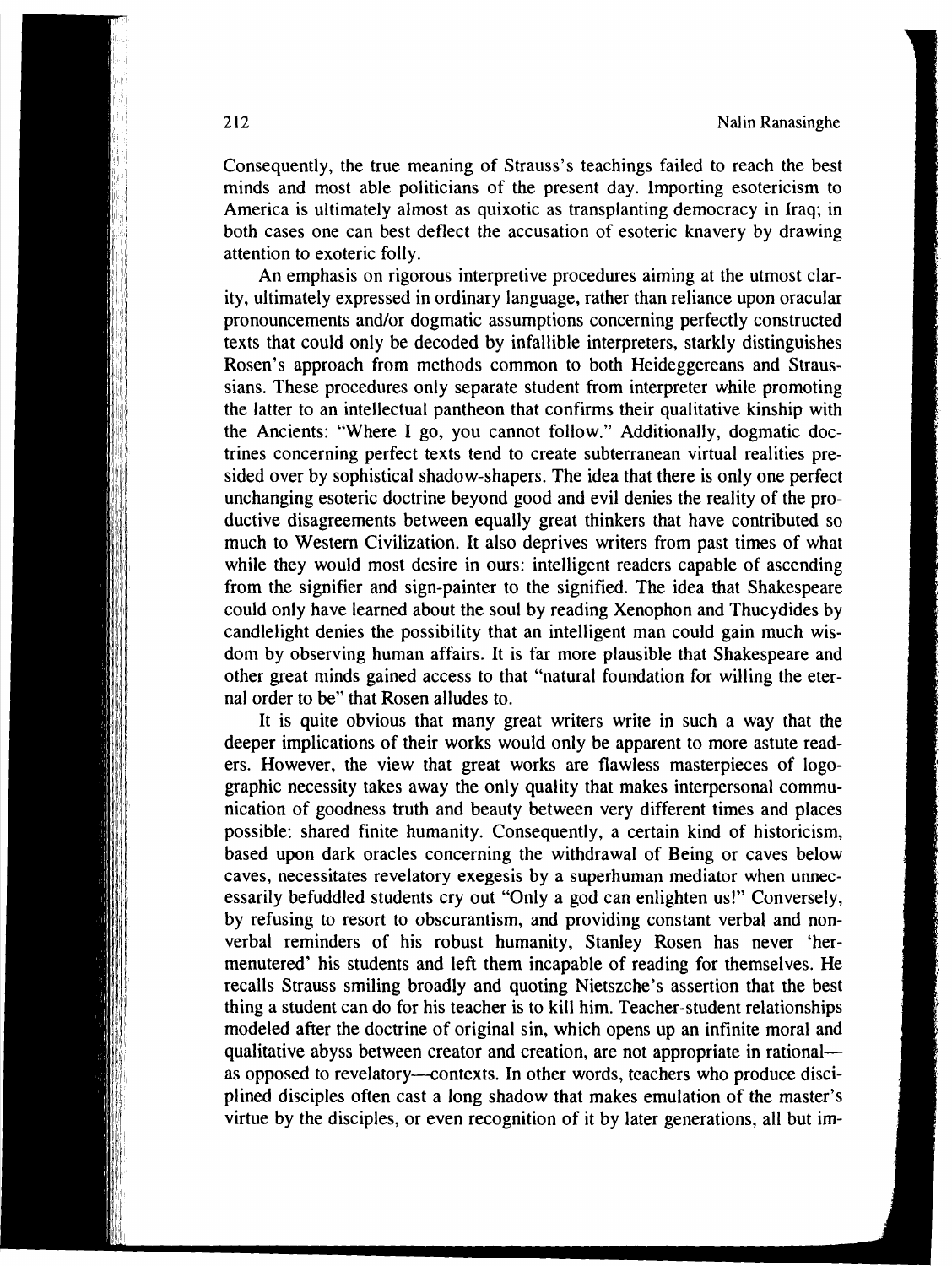possible. Shakespeare put it best in *Julius Caesar:* "The evil that men do lives after them; the good is oft interred with their bones."

Rosen has stated that Leo Strauss "regarded Heidegger as the enemy of the heritage of Platonism in the late Modern world." Accordingly, he sought to "inoculate his students against Heidegger by training them in the Platonic tradition. "8 It was in the service of this cause that Rosen published two works that took direct aim at Heidegger: *Nihilism* and *A Question of Being.* Yet Rosen's singular experience was that Strauss very rarely mentioned Heidegger by name, even in private conversations and reading groups, and never referred to Heideggerean texts.<sup>9</sup> It was only shortly after leaving Chicago that Rosen became aware of Strauss's lecture *An Introduction to Heideggerian Existentialism* a revised version of which was published by Thomas Pangle in 1989. This document concludes with a description of Heideggerean Being or *Esse* as a synthesis of the Platonic Ideas and the Biblical God. *Esse* is said to be as impersonal as the former and as elusive as the latter.<sup>10</sup> It is exceedingly curious that Strauss himself, in his famous 1953 lecture *Progress or Return?* claimed that the secret of the vitality of the West depended on the continuance of the unresolved conflict between Reason and Revelation, Jerusalem and Athens.<sup>11</sup> Bearing in mind Heidegger's famous pronouncement in his *Introduction to Metaphysics* (also published in 1953) that the idea of a Christian Philosophy was about as meaningful as a round square, $12$  we must entertain seriously Rosen's thought that, despite their respective foci on ontology and politics, the man his teacher called "the only great thinker in our time,"<sup>13</sup> exerted a great deal of influence on Leo Strauss.<sup>14</sup> Did Strauss believe in either the round or the square? Does he subscribe to the Nietzschean view that a culture is created *ex nihilo* out of the dialectical interaction between two fictions? Or did he follow Heidegger's example and effectively function as a revelatory interpreter?

Perhaps we could say that Strauss, who claimed to be only a scholar.<sup>15</sup> rejected the poisoned chalice of Reason and preferred to find upright shelter in the enduring stormy tension between the impersonal and the elusive. In less poetic words, he preferred political philosophy to metaphysics. Viewed in this light, it is likely that his setting up of the famous quarrel between the Ancients and Moderns was undertaken with the intention of reconfiguring the debris remaining from Heidegger's *destruktion* of the Western Tradition in a way that protected the West from the consequences of nihilistic enlightenment. This solution amounted to forcing both Faith and Reason to co-operatively assume defensive postures against their common enemy, the juggernaut of technology, instead of exposing each other's offensive deficiencies. Unfortunately, the exigencies of the Cold War forced the West to embrace this very enemy in self-defense. Heidegger warned against this danger, but of course his own doctrines had contributed greatly towards the Western Tradition's weakened condition. Rosen himself believes that Strauss was imprudently prudent "too pessimistic concerning human creativity, too enamored of nature and so too forgetful of the fact that nature is both good and bad"<sup>16</sup> to employ a more positive attitude towards Caliban-like modernity. While we deplore the liberal tendency to celebrate raw po-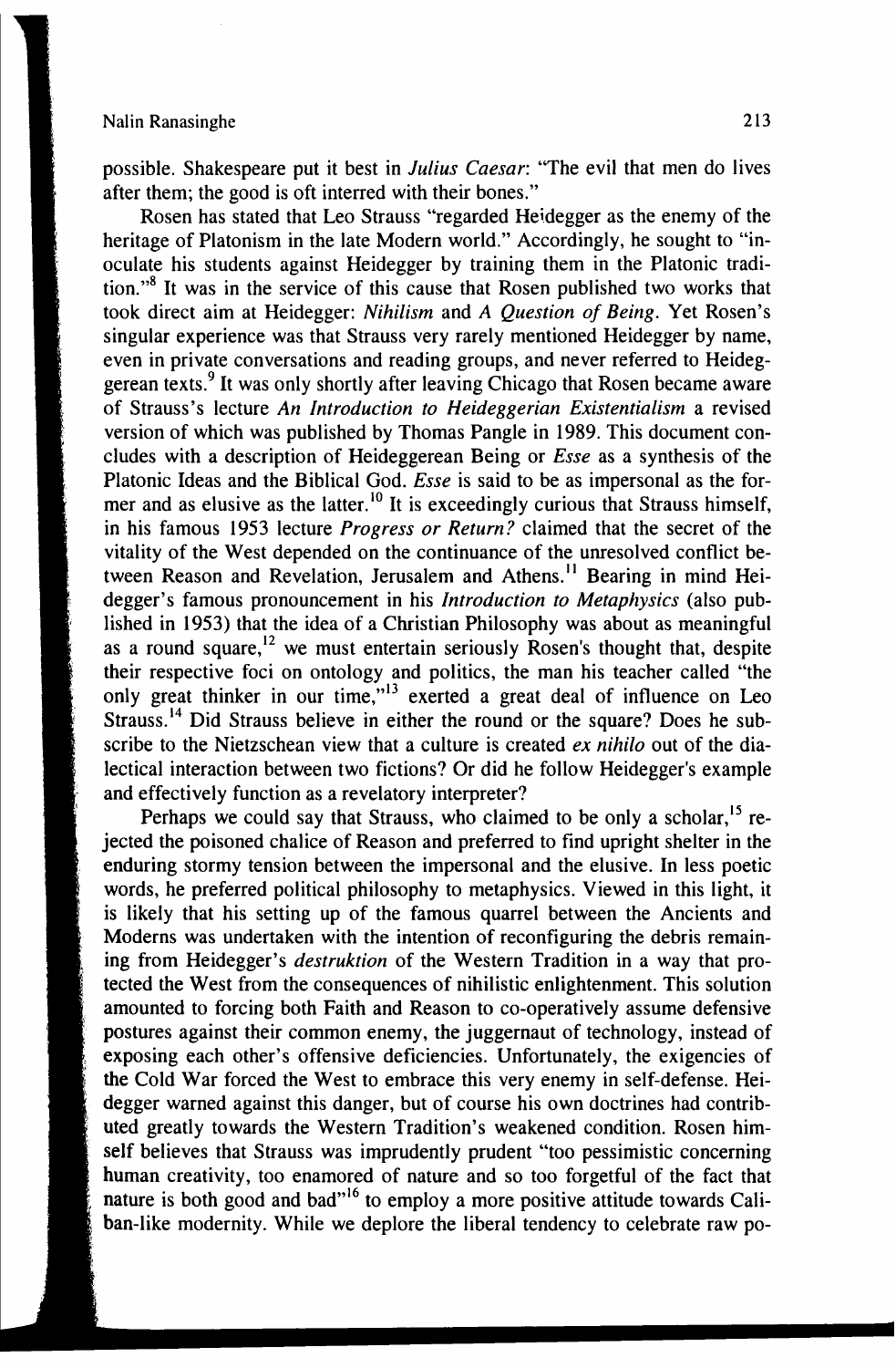tentiality as actuality, this is no reason to embrace the conservative fallacy of justifying, anointing and acclaiming what *is* as what *ought* to be. This is but another form of historicist fatalism. While they might flatter the rich and pander to the powerful, language games of this kind can only breed hubris and stupidity in the real world.

Strauss's preoccupation with such theorists of strife as Thucydides, Hobbes and Machiavelli, as well as his preference for those two noted anti-Socratics Aristophanes and Nietzsche, justify the inference that he esteemed the Ancients for their noble pessimism than out of any belief in the classical good life. This view is also supported by the fact that his celebrated re-discovery of Platonic political philosophy occurred through the esoteric, atheistic, and decidedly pessimistic medium of Islamic political thought. While Strauss's call for the revival of spiritedness was altogether justified in dark days of the Cold War, Cassandralike, he drowned out his own warnings that the less immediate but gravest threats were posed by intellectual and religious decadence. In our present hegemonic predicament the unformed ambition of Alcibiades is more dangerous than the prudent timidity of Nicias. When our foes are unified by their hatred of us, we can no longer depend on our enemies to remind us of our virtues.

Leo Strauss's prudent interpretations of old, esoteric, texts have little to say to our unlettered, thoughtless and thoroughly exoteric times. His praise of martial virtue seems redundant besides our sanguine bellicosity, and his guarded revelations of well-concealed wickedness fail to shock our shameless and insatiable appetites. The sad truth is that all attempts to reproduce the singular *virtues* of this great exegete have been markedly unsuccessful. Mindless imitation of ideal hierarchical relationships between infinitely wise oracular teachers, noble young aristocrats, and invincibly ignorant *Hoi Polloi* do little good and generate a great deal of mischief in our cynical, illiterate, and thoroughly materialistic society. Today, the grand alliance promoted by Strauss between Reason and Revelation yields a distressingly large harvest of knowledgeable knaves, lustful libertarians and fanatical fools. By contrast Rosen's accounts of the essential connection between Reason and the Good provides a richly comprehensive erotic Platonism that is agreeable to the generous heart and fevered temperament of modernity. He believes that poetry can mediate successfully between sad reason and crass politics $\frac{17}{2}$  and he has shown that a new robust metaphysic can be derived from the enduring phenomena of ordinary experience. While fully aware that nihilism is a permanent human possibility, Rosen's speech and deeds are animated by his confidence that humans are not inherently incapable of the selfknowledge needed to educate their desires and lead a good life. In one of the most beautiful passages of *Nihilism* he stirringly reminds us of the contagious example of a virtuous human being:

The good man... is not "useful for ..." in the same sense that tools, food, acts even just and beautiful things exhibit utility...there is a certain fulfillment, completeness, or perfection which shines forth from such a man, and which we too admire, even perhaps without envy or desire because of its splendor. This is